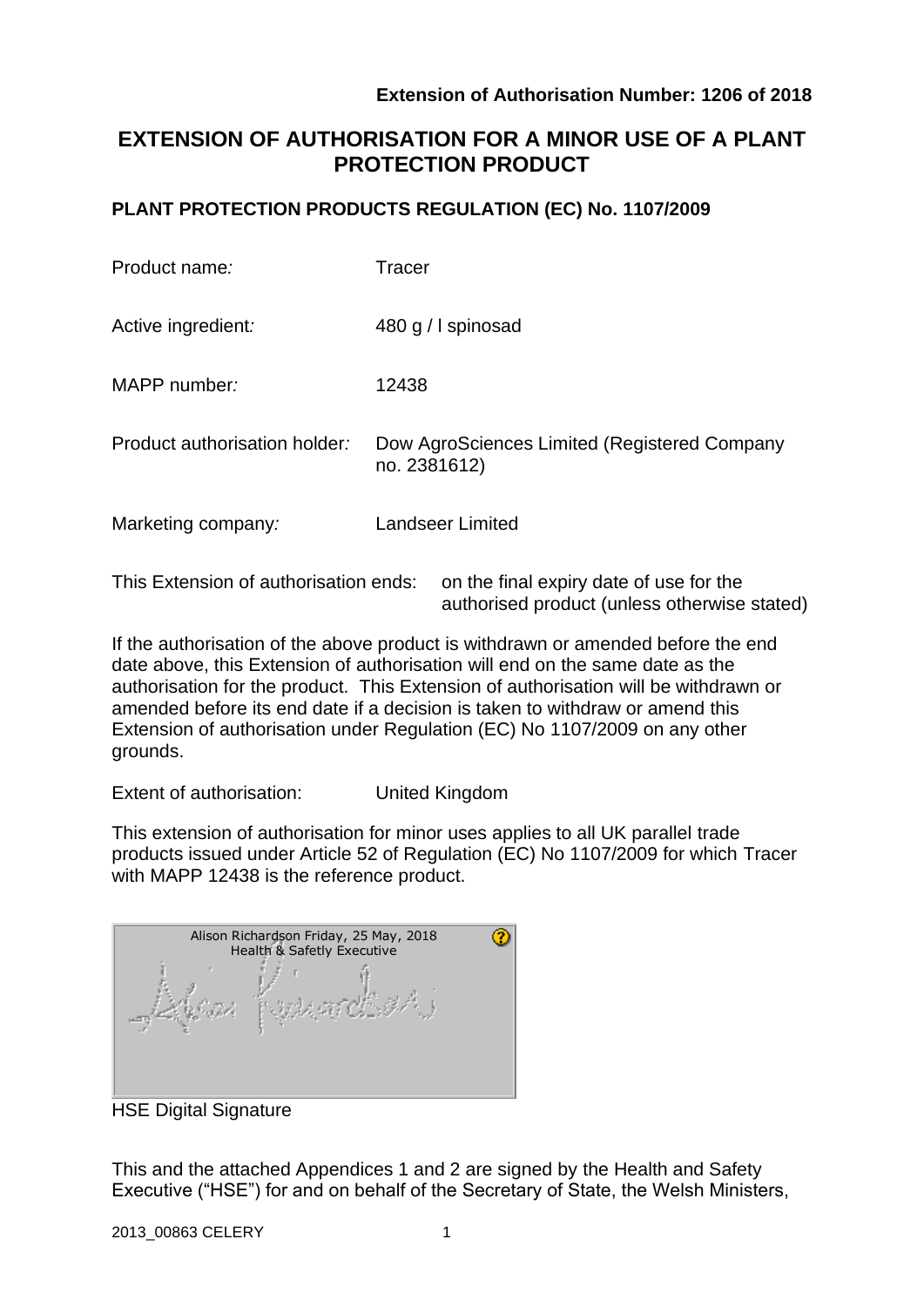the Scottish Ministers and the Department of Agriculture, Environment and Rural Affairs in Northern Ireland.

Date of issue: 25 May 2018

### **EXPLANATORY NOTES**

- 1. This is Extension of authorisation number 1206 of 2018 and supersedes 1946 of 2013.
- 2. This Extension of authorisation will be published on the website of the Chemicals Regulation Division of the HSE.
- 3. Application reference number: COP 2013/00863
- 4. Persons using the product to which this Extension of authorisation applies should acquaint themselves with and observe all requirements contained in the Regulation (EC) No 1107/2009, including the duty on the holder of any Extension of authorisation to notify information on potentially dangerous effects, a contravention of which is a criminal offence under those Regulations.
- 5. Neither the efficacy nor the phytotoxicity of the product for which this Extension of authorisation has been granted has been assessed and, as such, the user bears the risk in respect of failures concerning its efficacy and phytotoxicity.

### **ADVISORY INFORMATION**

This Extension of Authorisation relates to the use of 'Tracer' (M12438) as an insecticide on outdoor and protected celery and fennel for the control of caterpillar particularly Silver Y Moth (autographa gamma ), celery fly/celery leaf miner (Euleia heraclei) & thrips. Applications should be made in 200-600 litres water per hectare via conventional hydraulic sprayers or hand held equipment. Users must follow the resistance guidance below.

IMPORTANT: When applying this product under the terms of this Extension of Use Notice, comply with any resistance guidance or restrictions stated on the product label.

Total reliance on one pesticide will hasten the development of resistance. Pesticides of different chemical types or alternative control measures should be included in the planned programme. Alternating with different modes of action is a recognised antiresistance strategy

Do not use 'TRACER' on consecutive generations for insects which show a high risk of resistance such as thrips species.

For protected crops apply a maximum of 2 consecutive sprays followed by a minimum 28 day interval before any further application of TRACER.

A maximum of three applications of TRACER are permitted per crop, including treatment in propagation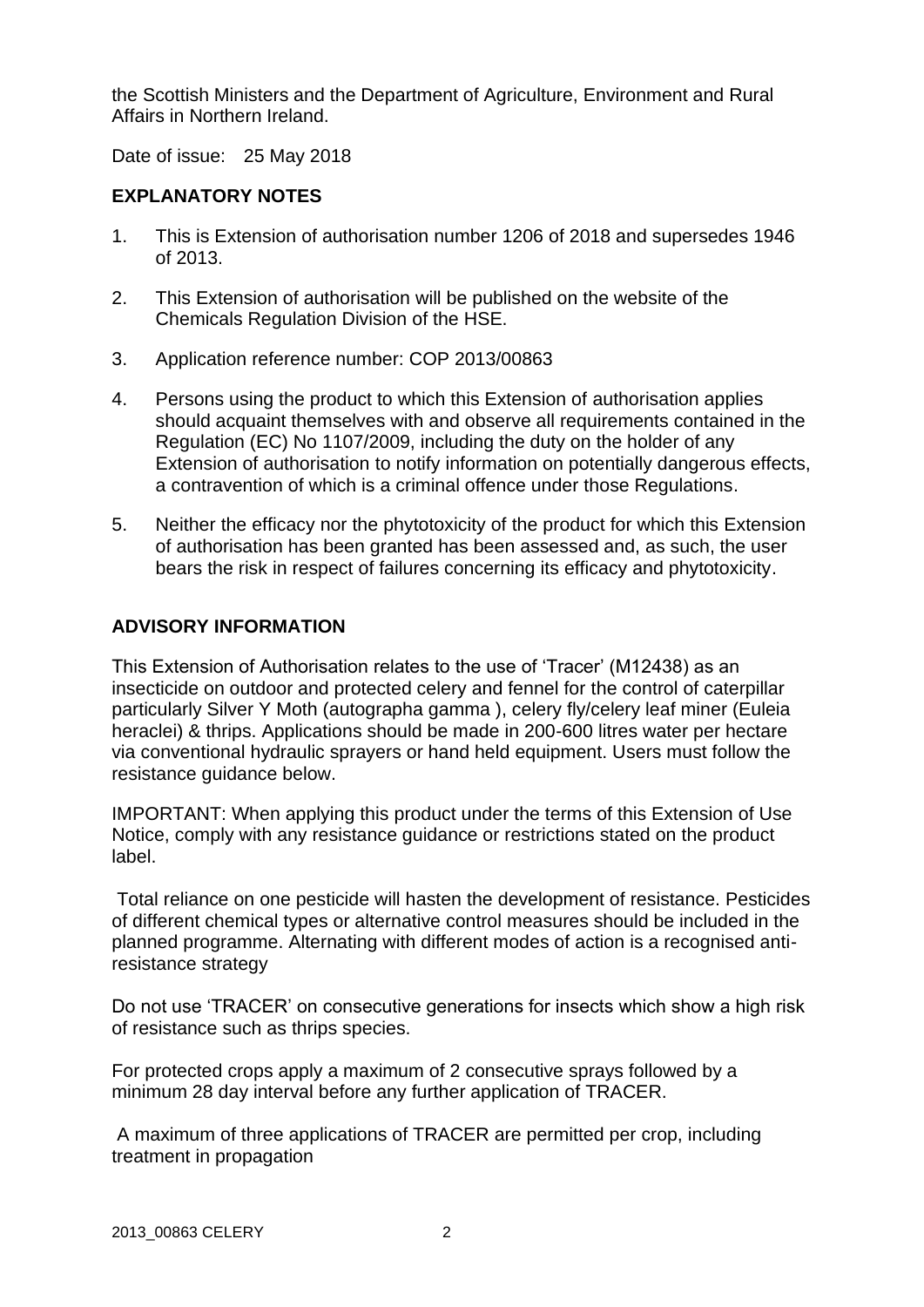Populations of Western Flower Thrips and Onion Thrips have shown to be resistant to spinosad. Where this occurs, populations are unlikely to be satisfactorily controlled.

Applications should be targeted against early insect developmental stages whenever possible.

In protected situations the total number of applications of any spinosad containing product must not exceed 6 per glasshouse/protected structure in a 12 month period, regardless of the crop being treated (including ornamentals).

This Authorisation has been re-issued to update the resistance advice in light of new information regarding the resistance of some pests to spinosad.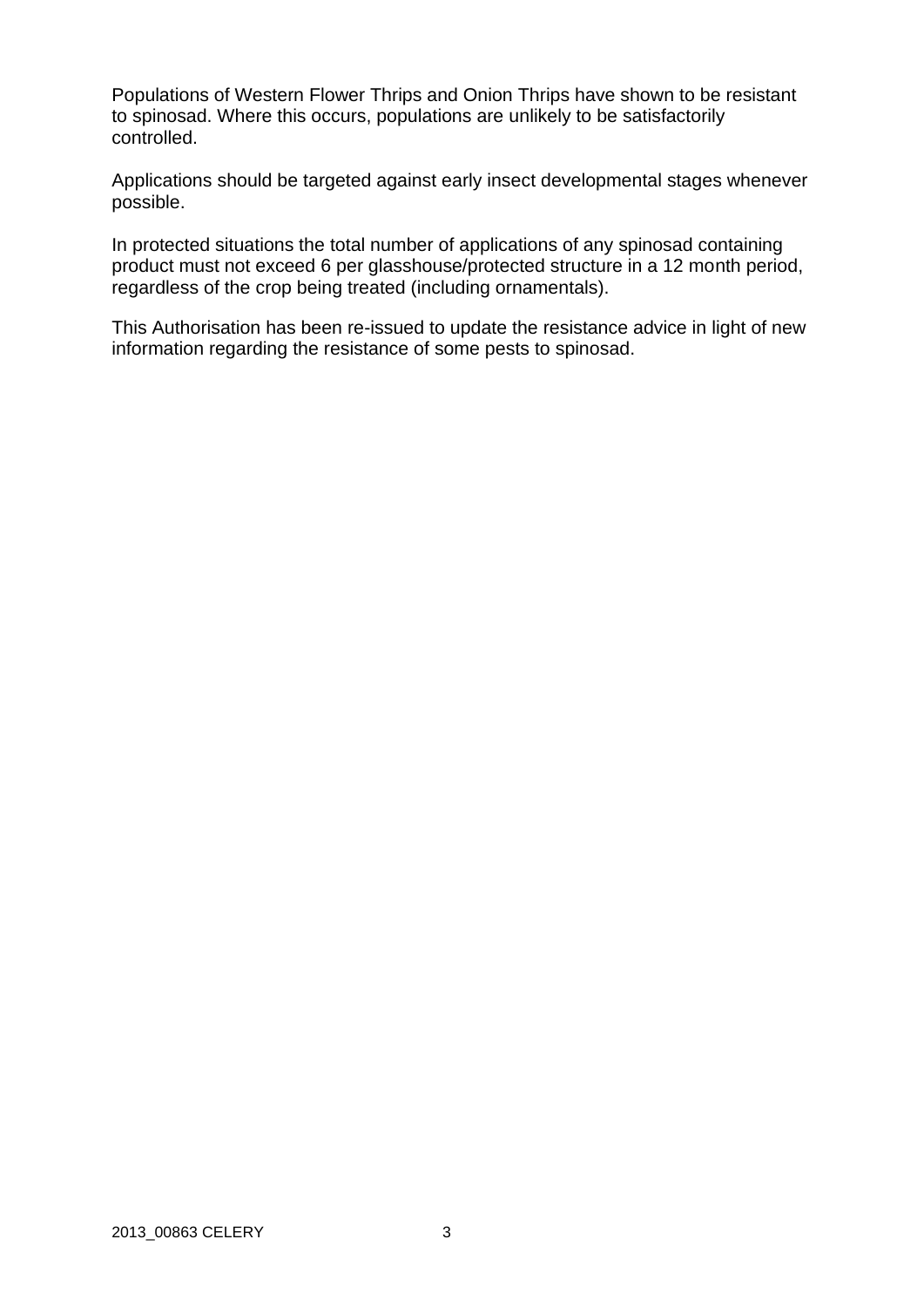## **APPENDIX 1: CONDITIONS OF EXTENSION OF AUTHORISATION**

The conditions below are obligatory. They must be complied with when the Extension of authorisation occurs. Failure to comply with the following conditions will result in the withdrawal or amendment of the Extension of authorisation under Regulation (EC) No 1107/2009 and may result in other enforcement action, including prosecution. For the purposes of this Extension of authorisation only, the conditions and/or requirements shown below supersede any corresponding conditions and/or requirements set out on the label or otherwise provided for under the product authorisation **which would otherwise apply**.

**Use:**

| Field of use:                                                                                                                                                                                                                                | <b>ONLY AS AN INSECTICIDE</b>                                              |     |                                                                                                                                                                                                                                                                                                                                                                                                                                   |                        |                                                   |                                |  |  |
|----------------------------------------------------------------------------------------------------------------------------------------------------------------------------------------------------------------------------------------------|----------------------------------------------------------------------------|-----|-----------------------------------------------------------------------------------------------------------------------------------------------------------------------------------------------------------------------------------------------------------------------------------------------------------------------------------------------------------------------------------------------------------------------------------|------------------------|---------------------------------------------------|--------------------------------|--|--|
| User:                                                                                                                                                                                                                                        | Professional                                                               |     |                                                                                                                                                                                                                                                                                                                                                                                                                                   |                        |                                                   |                                |  |  |
| Crops/situations:                                                                                                                                                                                                                            | Maximum<br>individual dose:<br>(ml product /<br>ha)                        |     |                                                                                                                                                                                                                                                                                                                                                                                                                                   | Maximum total<br>dose: | Maximum<br>number of<br>treatments: (per<br>crop) | Latest time of<br>application: |  |  |
| Celery, fennel                                                                                                                                                                                                                               | 200                                                                        |     |                                                                                                                                                                                                                                                                                                                                                                                                                                   |                        | 3                                                 | 3 days before<br>harvest       |  |  |
| <b>Operator Protection:</b><br>(1)<br>Engineering control of operator exposure must be<br>used where reasonably practicable in addition to the<br>following personal protective equipment:<br>Operators must wear suitable protective gloves |                                                                            |     |                                                                                                                                                                                                                                                                                                                                                                                                                                   |                        |                                                   |                                |  |  |
|                                                                                                                                                                                                                                              | when handling the concentrate and when<br>applying by hand-held equipment. |     |                                                                                                                                                                                                                                                                                                                                                                                                                                   |                        |                                                   |                                |  |  |
|                                                                                                                                                                                                                                              |                                                                            | (2) | However, engineering controls may replace personal<br>protective equipment if a COSHH assessment<br>shows that they provide an equal or higher standard<br>of protection.                                                                                                                                                                                                                                                         |                        |                                                   |                                |  |  |
| Environmental protection:<br>(1)                                                                                                                                                                                                             |                                                                            |     | Since there is a risk to aquatic life from use, users<br>not applying the statutory buffer zone must either<br>themselves carry out or ensure that someone else<br>has carried out a Local Environment Risk<br>Assessment for Pesticides (LERAP) on their behalf<br>before each spraying operation from a horizontal<br>boom sprayer. Users must not allow direct spray<br>from such sprayers to fall within 5m of the top of the |                        |                                                   |                                |  |  |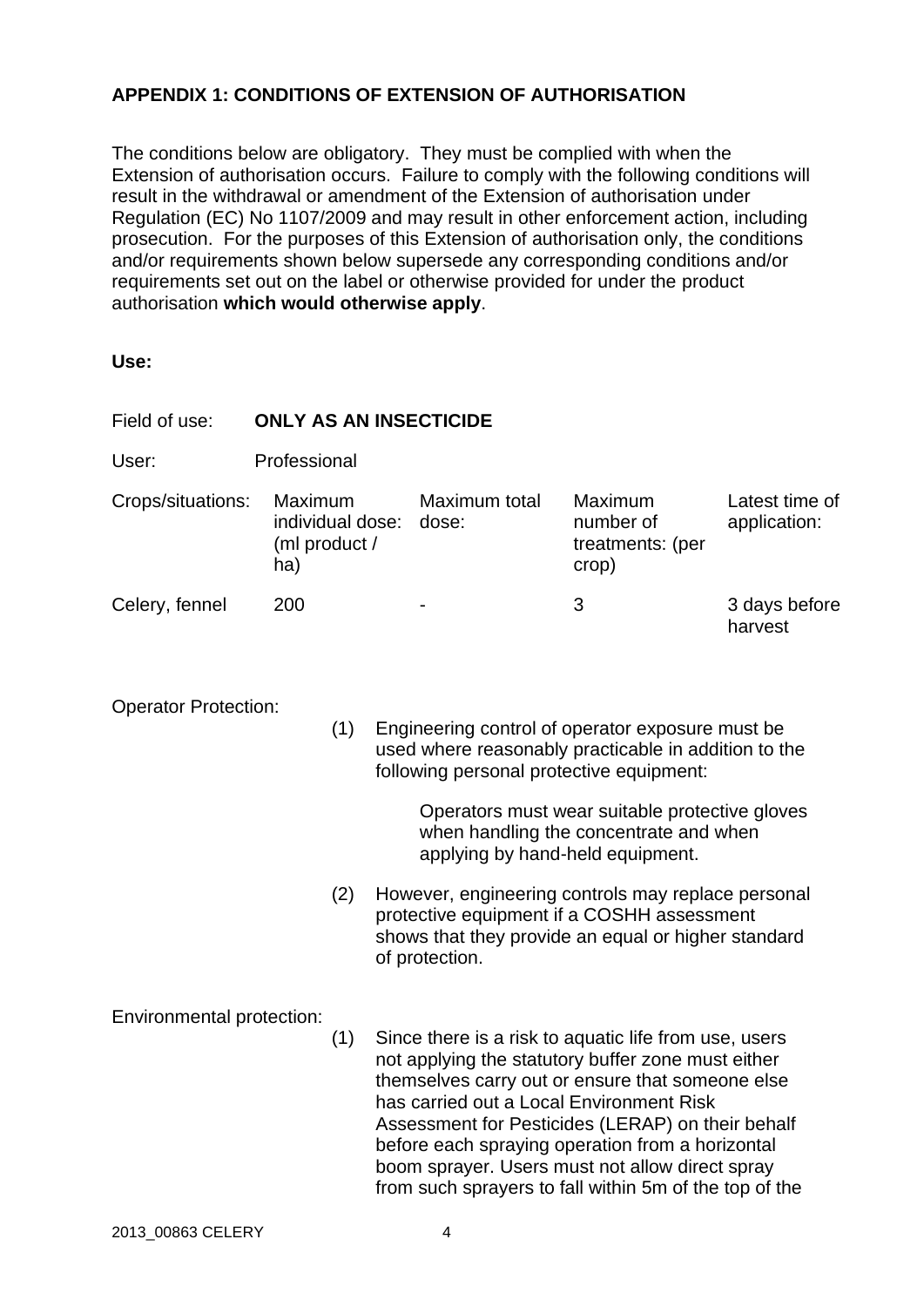bank of any static or flowing waterbody or within 1m of a ditch which is dry at the time of application (these distances to be measured as set out in Pesticides Safety Directorate's booklet 'Local Environment Risk Assessment for Pesticides - Horizontal Boom Sprayers' and any amendments that are made to it) unless:

(a) The LERAP indicates that a narrower buffer zone will be sufficient; and

(b) Any measures indicated by the LERAP as justifying the narrower buffer zone are complied with in full and in accordance with any conditions applicable to them.

Spray must be aimed away from water.

Spray from hand-held sprayers must not be allowed to fall within 1 m of the top of the bank of a static or flowing waterbody. Spray must be aimed away from water.

- (2) The results of the LERAP must be recorded in written form and must be available for a period of three years for inspection to any person entitled to exercise enforcement powers under or in connection with the Food and Environment Protection Act 1985 (as amended). (An electronic record will satisfy the requirement for a written record, providing it is similarly available for inspection and can be copied).
- (3) Detailed guidance on LERAPs and how to conduct a LERAP are contained in the Pesticides Safety Directorate booklet 'Local Environment Risk Assessment for Pesticides - Horizontal Boom Sprayers' (Ref: PB5621), available from Defra Publications, Admail 6000, London. SW1A 2XX: Tel. 08459 556000. All LERAPs must be carried out in accordance with this Guidance and any amendments that are made to it.

Other specific restrictions:

- (1) This product must only be applied in accordance with the terms of this extension of authorisation, the product label and/or leaflet and any additional guidance on extensions of authorisation.
- (2) In protected situations the total number of applications of any spinosad containing product must not exceed 6 per glasshouse/protected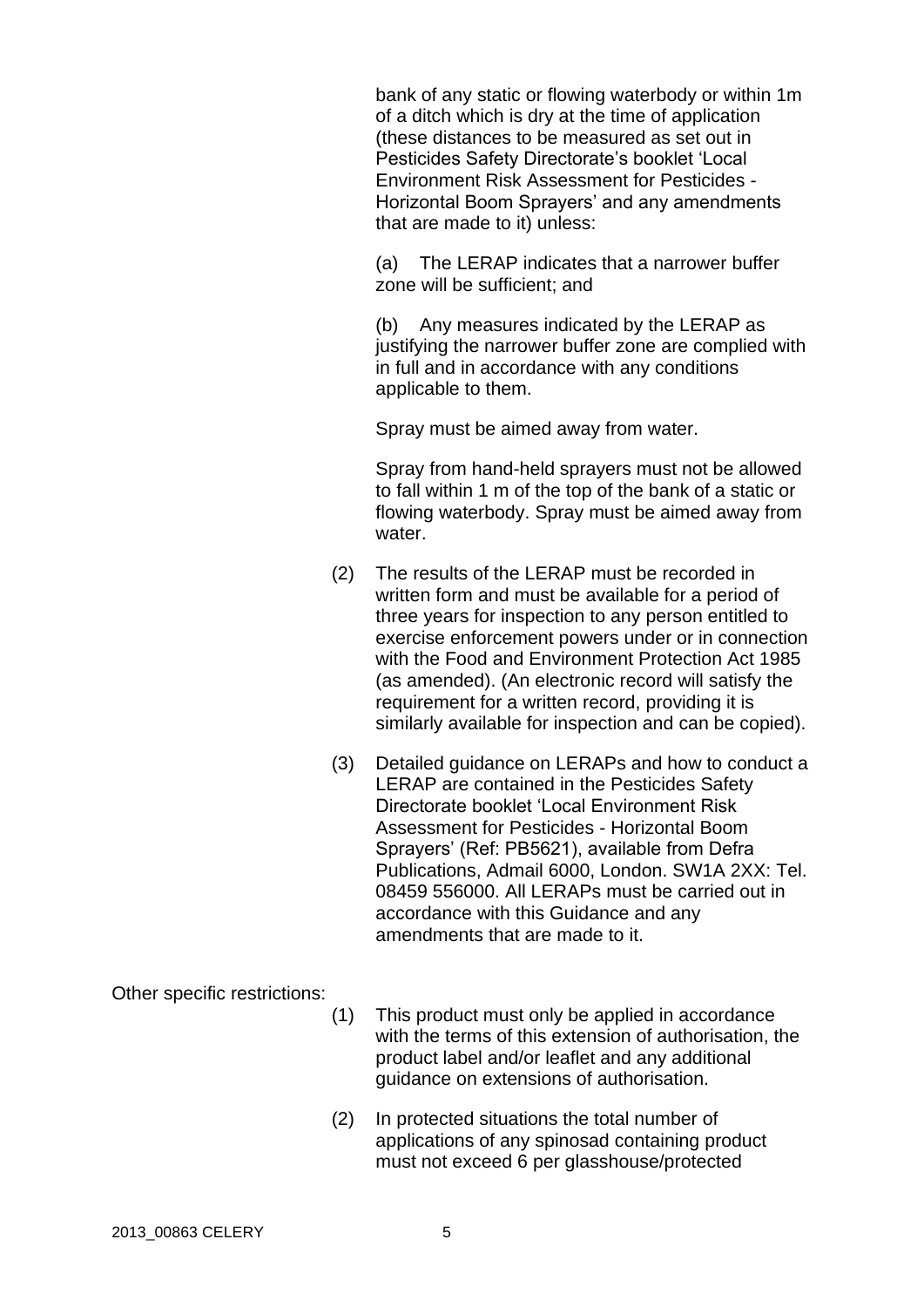structure in a 12 month period, regardless of the crop being treated (including ornamentals).

- (3) A minimum interval of 7 days between applications must be observed.
- (4) This product qualifies for inclusion within the Local Environment Risk Assessment for Pesticides (LERAP) scheme. Before each spraying operation from a horizontal boom sprayer, either a LERAP must be carried out in accordance with the guidance available from the HSE Chemicals Regulation Division's website or the statutory buffer zone must be maintained. The results of the LERAP must be recorded and kept available for three years.